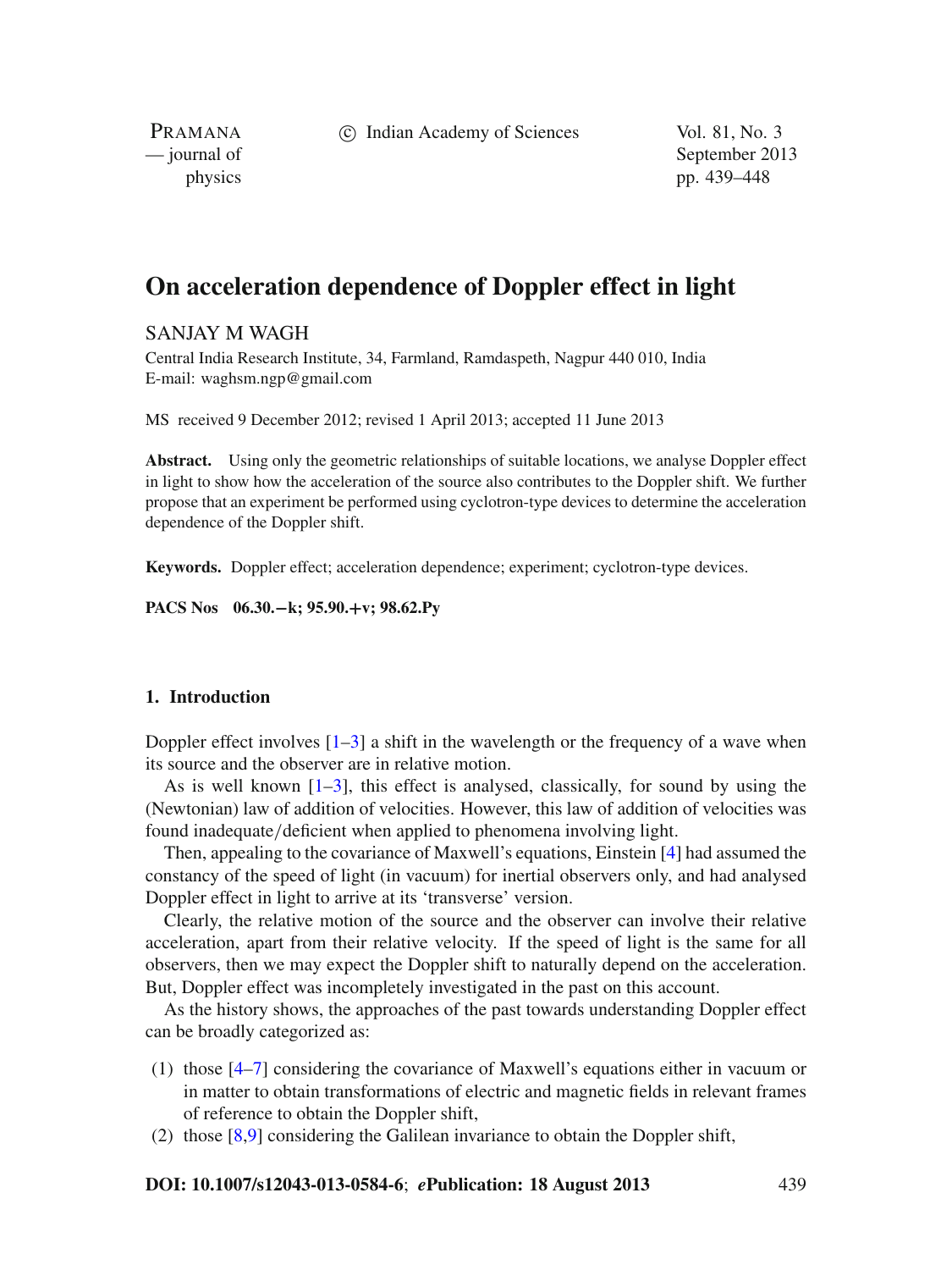- (3) those [\[10](#page-9-6)[,11](#page-9-7)] extending special relativity, for example, by considering a maximum for the acceleration to obtain the Doppler shift,
- (4) those [\[12](#page-9-8)[–17\]](#page-9-9) postulating ether, modified gravity, conformal covariance of Maxwell's equations, etc. to obtain the Doppler shift.

But, the Lorentz transformation properties of the fields do not show us how to involve the acceleration. Assumptions of extended special relativity need independent justification(s), which are not universally agreeable. Galilean invariance too does not involve acceleration. Also, the concept of ether is inessential [\[3\]](#page-9-1).

Therefore, none of these approaches can be used in general situations of the source– observer motion and is not a complete explanation of the Doppler shift. Constancy of the speed of light for the involved observers is then not the only assumption of these approaches for deriving the Doppler shift.

With a complete investigation as our aim, we assume only that the speed of light (in vacuum) is the same for all observers. We make no other assumptions, and present the following 'new' analysis that is applicable in all the situations.

#### **2. General case of relative motion with uniform velocity**

Let a stationary source *S* emit a monochromatic wave whose crest meets an observer at point *O* at time  $t = 0$ , the initial instant of time (see figure [1a](#page-1-0)). Then, at the initial instant of time, the subsequent crest is lagging at point *M*, located at distance *cT* behind the point *O* along the line *SO*, the initial line of sight, with *T* being the period of the wave and *c* being the speed of light (in vacuum).

Now, at the aforementioned initial instant of time, let the observer at *O* move with uniform velocity  $\vec{v}$  making an angle  $\theta$  with the line *SO*, the initial line-of-sight with the source, as shown in figure [1a](#page-1-0). Furthermore, let the wave at *M* reach the observer at point *P* after a lapse *T'* of time.

Actually, the ray from the source *S* passing through the point *Q* on the wavefront at *M* reaches the observer at time  $T'$ , as is shown in figure [1a](#page-1-0). Then, if we denote  $SM = SQ =$ *D*, we have  $MQ = D\phi$ .

But, the angle  $\phi$  made by the rays *SM* and *SQ* at the source *S* is exceedingly small when the source is very distant from the observer. Then,  $MP = OP$  to a high degree of accuracy. Thus, we may use *M P* for *Q P* in further computations.

<span id="page-1-0"></span>

**Figure 1.** Geometry of the Doppler effect.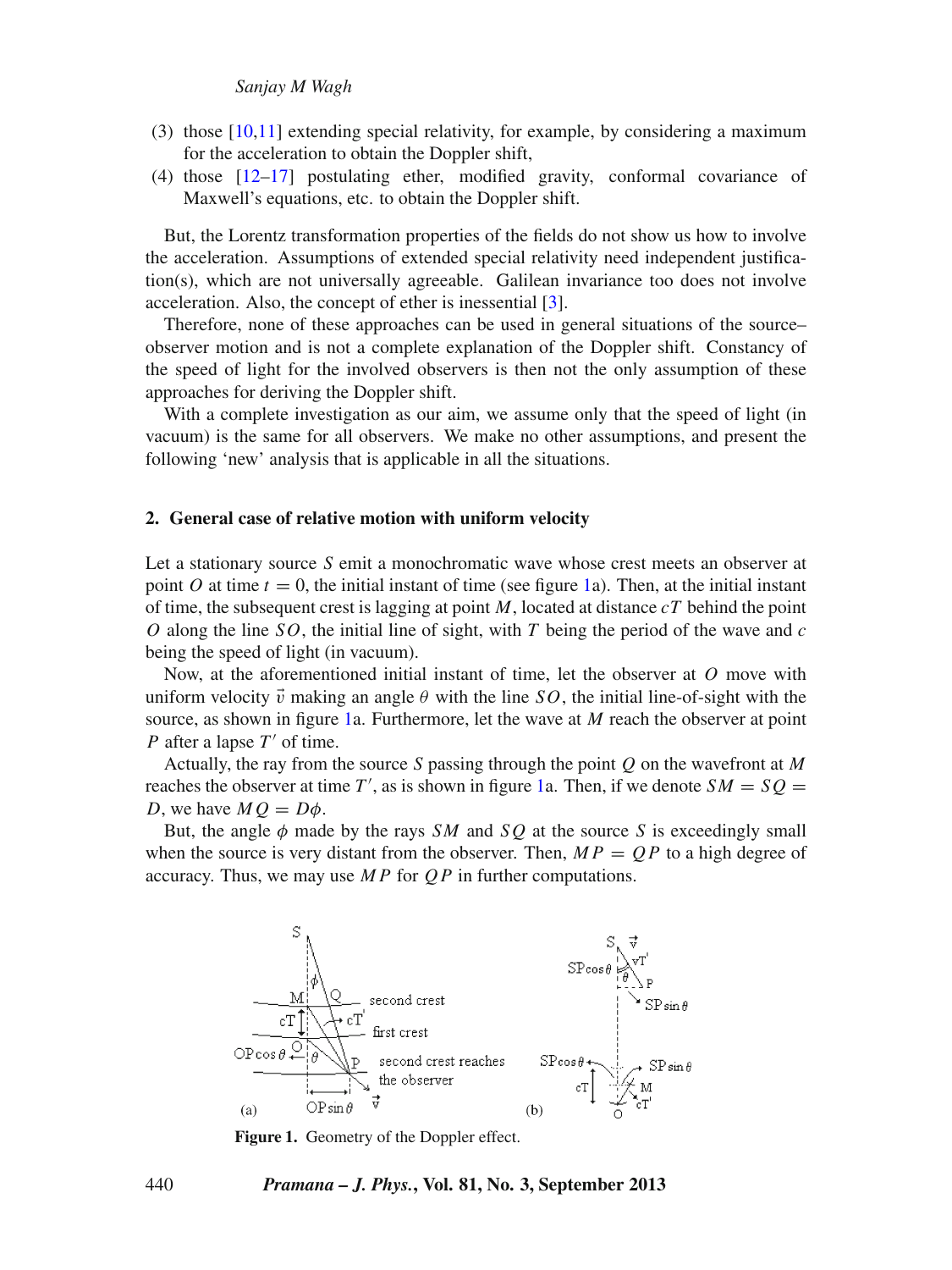Then, from the geometry of figure [1a](#page-1-0), we have

<span id="page-2-1"></span>
$$
(cT')^{2} = v^{2}T'^{2}\sin^{2}\theta + (cT + vT'\cos\theta)^{2}.
$$
 (1)

By manipulating this equation, we then obtain

<span id="page-2-0"></span>
$$
\nu_{o} = \nu_{e} \left[ \sqrt{1 - \beta^{2} \sin^{2} \theta} - \beta \cos \theta \right] \equiv \nu_{e} \left[ \frac{1 - \beta^{2}}{\beta \cos \theta + \sqrt{1 - \beta^{2} \sin^{2} \theta}} \right], \quad (2)
$$

where  $v_e = 1/T$  is the frequency of the wave emitted by the source,  $v_0 = 1/T$  is the frequency of the same wave observed by the observer and  $\beta = v/c$ .

Figure [1b](#page-1-0) now shows the observer as stationary and the source as moving (towards the observer) with velocity  $\vec{v}$  making an angle  $\theta$  with the line *SO*.

From the geometry of figure [1b](#page-1-0), eq. [\(2\)](#page-2-0) is obtained even in this case when we use the same speed *c* for light here as well. Then, only the relative motion between the source and the observer is significant for the effect.

The following special cases then follow:

- $\theta = 0$ . Then,  $v_0 = (1 \beta)v_e$ . This is the longitudinal Doppler effect with the source and observer moving away from each other.
- $\theta = \pi$ . Then,  $v_0 = (1 + \beta)v_e$ . This is the longitudinal Doppler effect with source and observer approaching each other.
- $\theta = \pm \pi/2$ . Then,  $v_0 = v_e \sqrt{1 \beta^2}$ . This is the transverse Doppler effect.

Clearly, the expression obtained here for the transverse Doppler effect is 'identical' with that derived using the special theory of relativity. Evidently, the present derivation then complies with the relevant experimental results [\[18](#page-9-10)[–22](#page-9-11)].

We emphasize that we have not used, do not need to use, the Lorentz transformations in this analysis, which uses only the geometric relationships of appropriate locations relevant to Doppler effect. In [§3,](#page-3-0) these same relationships will be seen to permit considerations of relative motion with acceleration.

Let us then note that we can write eq.  $(1)$  as

<span id="page-2-2"></span>
$$
(MP)^{2} \equiv c^{2}T'^{2} = c^{2}T^{2} + 2cT(OP)\cos\theta + (OP)^{2}
$$
 (3)

when the source is at rest as in figure [1a](#page-1-0).

When the observer is at rest as in figure [1b](#page-1-0), we can write eq.  $(1)$  as

<span id="page-2-3"></span>
$$
(MO)^2 \equiv \bar{c}^2 \bar{T}^2 = \bar{c}^2 \bar{T}^2 - 2\bar{c}\bar{T}(SP)\cos\theta + (SP)^2,
$$
\n<sup>(4)</sup>

where  $\bar{c}$  is the speed of light (in vacuum),  $\bar{T}$  is the period of the wave emitted by the source, and  $\bar{T}$ <sup> $\prime$ </sup> is the measured period, all in a new frame of reference.

Notice that the observer is shown moving away from the source in figure [1a](#page-1-0), while the source is shown moving towards the observer in figure [1b](#page-1-0); and that accounts for the difference in signs of the  $\cos \theta$  terms of eqs [\(3\)](#page-2-2) and [\(4\)](#page-2-3).

*Pramana – J. Phys.***, Vol. 81, No. 3, September 2013** 441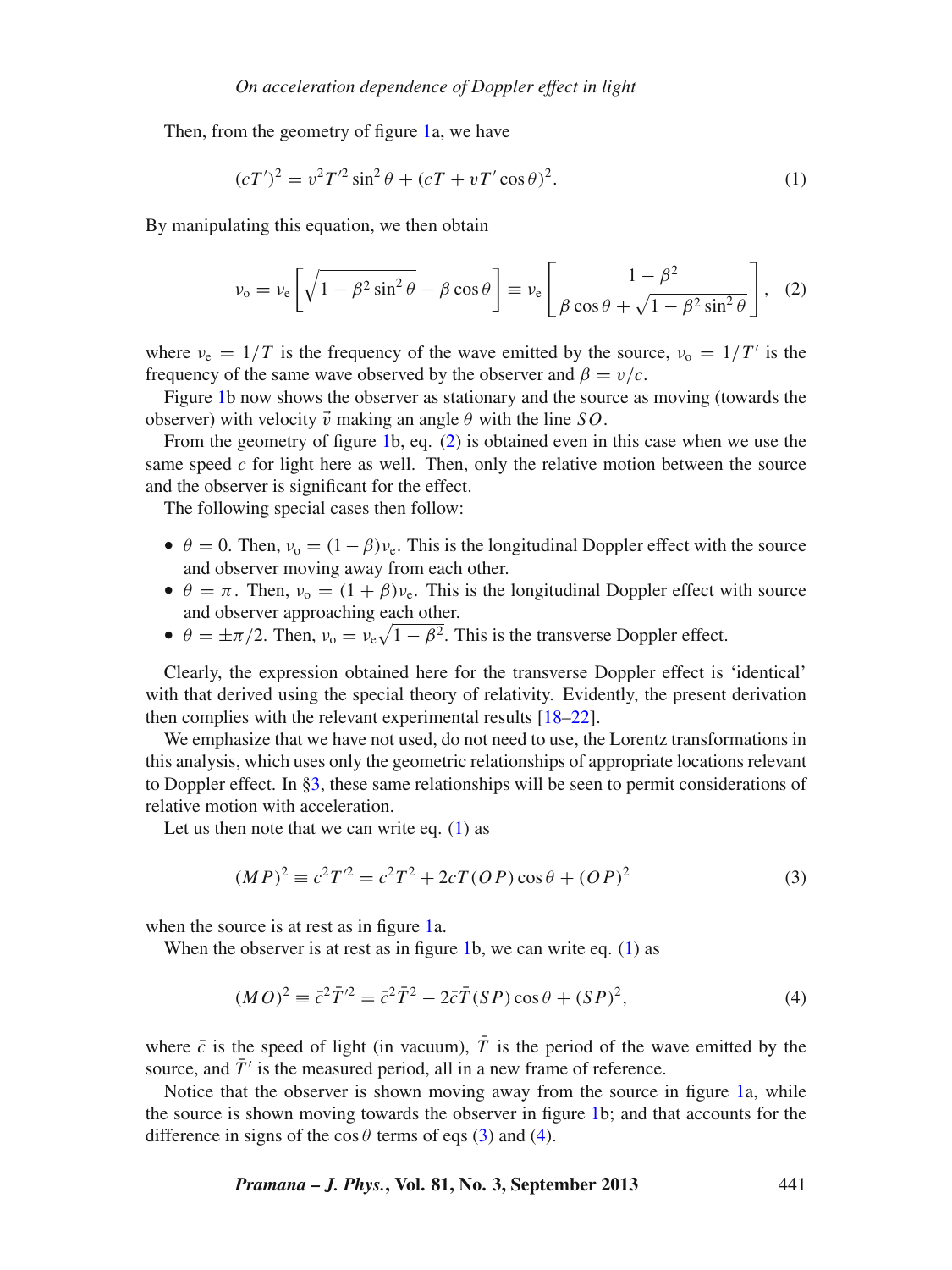#### *Sanjay M Wagh*

Furthermore, if eqs [\(3\)](#page-2-2) and [\(4\)](#page-2-3) are not identical for  $(SP) = (OP)$ , the observer will be able to measure self motion using Doppler effect. Then, the (general) principle that no observer measures self-motion using physical effects requires, in the simplest way, that  $c = \bar{c}$ ,  $T = \bar{T}$ ,  $T' = \bar{T}'$ , which we assume.

Clearly now, we do not have to specify how the observer has travelled distance (*O P*) in figure [1a](#page-1-0) or the source has travelled distance (*S P*) in figure [1b](#page-1-0), whether with uniform velocity, constant acceleration or variable acceleration.

We emphasize that only the constancy of the speed of light for all observers is being used in the present analysis, and assumptions like the constancy of the acceleration, as in [§3,](#page-3-0) are incidental in obtaining manageable equations.

#### <span id="page-3-0"></span>**3. General case of relative motion with uniform acceleration**

It is, now, noteworthy that irrespective of how the distance *O P* in figure [1a](#page-1-0) (or *S P* in figure [1b](#page-1-0)) is travelled, whether at uniform speed or not, our approach provides for the shift in the frequency.

Then, let the observer move along the line OP in figure [1a](#page-1-0) (or let the source move along the line *SP* in figure [1b](#page-1-0)) with constant acceleration  $\vec{a}$  and initial velocity  $\vec{u}$ . (In general, velocity and acceleration can be differently directed. Also, as we consider only the time interval equal to the period of the wave, constancy of the acceleration should turn out to be a good approximation.) In this case, the geometry now dictates that

$$
(cT')^2 = \left(uT' + \frac{1}{2}aT'^2\right)^2 \sin^2\theta + \left[cT + \left(uT' + \frac{1}{2}aT'^2\right)\cos\theta\right]^2.
$$
 (5)

On manipulating this equation, we then obtain the following quartic equation:

$$
\alpha^{2}T'^{4} + 4\alpha\beta T'^{3} - 4(1 - \beta^{2} - \alpha T\cos\theta)T'^{2} + (8\beta T\cos\theta)T' + 4T^{2} = 0.
$$
 (6)

Then, in terms of the observed frequency  $v_0$  and the emitted frequency  $v_e$ , we have

<span id="page-3-1"></span>
$$
v_o^4 + (2\beta v_e \cos \theta) v_o^3 - [(1 - \beta^2) v_e^2 - \alpha v_e \cos \theta] v_o^2 + \alpha \beta v_e^2 v_o + \frac{\alpha^2}{4} v_e^2 = 0, \tag{7}
$$

where we have set  $\alpha = a/c$  and  $\beta = u/c$ .

We may formally solve eq. [\(7\)](#page-3-1) for  $v_0 \equiv v_0(v_e, \alpha, \beta, \theta)$ . Note that, for  $\alpha = 0$ , the solution to this equation needs to reduce to that in eq. [\(2\)](#page-2-0).

To first order in  $\alpha$  and neglecting the term with product  $\alpha\beta$ , the observed frequency is obtained using eq. [\(7\)](#page-3-1) as

<span id="page-3-2"></span>
$$
\nu_{o} = \nu_{e} \left[ \sqrt{1 - \beta^{2} \sin^{2} \theta - \left(\frac{\alpha}{\nu_{e}}\right) \cos \theta} - \beta \cos \theta \right].
$$
 (8)

Equation  $(7)$  is obtained if the source was moving with initial velocity  $\vec{u}$  and uniform acceleration  $\vec{a}$  (not necessarily in the direction of velocity) along the line *SP* in figure [1b](#page-1-0), provided the speed of light (in vacuum) is the same even in this case.

#### 442 *Pramana – J. Phys.***, Vol. 81, No. 3, September 2013**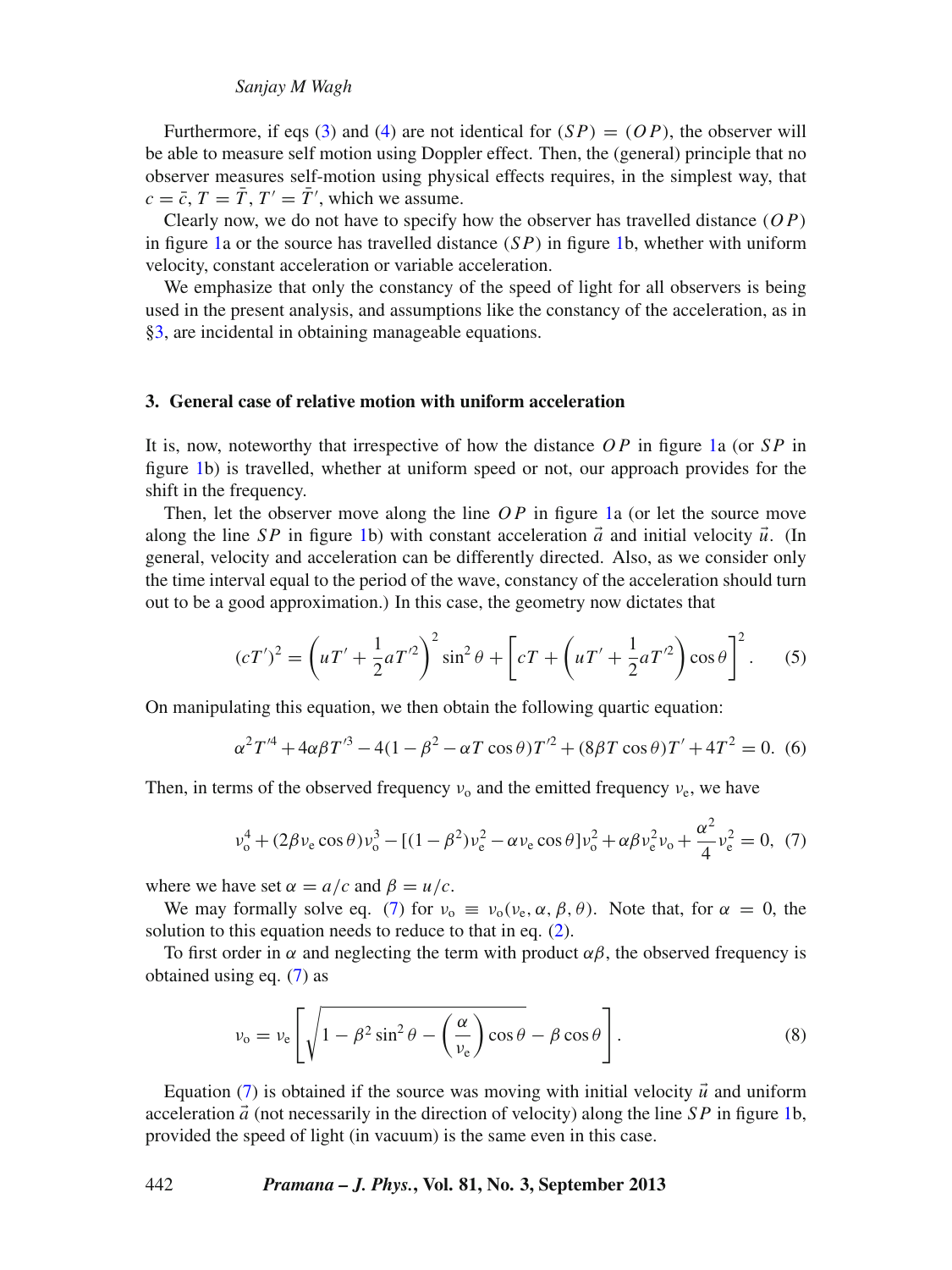As is well known, the transverse Doppler shift [\[4\]](#page-9-2) (for  $\theta = \pi/2$ ) stands verified [\[18,](#page-9-10) [19](#page-9-12)[,22](#page-9-11)] in experiments. So, we propose here the following experiment for verifying the acceleration dependence of the Doppler shift as in eq. [\(8\)](#page-3-2).

#### **4. Results of experimental significance**

If we use an ion of mass *m* and charge *q* moving along a circular orbit of radius *r* in a confining magnetic field *B*, then we have

<span id="page-4-2"></span>
$$
\beta = \left(\frac{\omega}{c}\right)r, \qquad \alpha = \omega\beta, \qquad \omega = \left(\frac{q}{m}\right)B \equiv 2\pi v_c \tag{9}
$$

with the velocity being tangentially directed and the acceleration being radially directed towards the centre of the orbit. Here,  $v_c$  is the cyclotron frequency of the ion.

Then, we may rewrite eq.  $(8)$  as

$$
\theta = \pi, \quad \nu_{o} = \nu_{e} \left( \frac{1+\beta}{2} \right) \left[ 1 + \sqrt{1 - \frac{4\pi (\nu_{c}/\nu_{e})\beta}{(1+\beta)^{2}}} \right], \tag{10}
$$

where the ratio  $v_c/v_e$  characterizes an experimental set-up.

When  $v_c \ll v_e$ , as is usually the case, we have

<span id="page-4-1"></span>
$$
\theta = \pi, \quad \nu_{o} \approx \nu_{e} \left[ 1 + \beta - \pi \left( \frac{\nu_{c}}{\nu_{e}} \right) \left( \frac{\beta}{1 + \beta} \right) \right]. \tag{11}
$$

<span id="page-4-0"></span>

**Figure 2.**  $v_0/v_e$  vs.  $\beta$  for different values of  $v_c/v_e$ .

*Pramana – J. Phys.***, Vol. 81, No. 3, September 2013** 443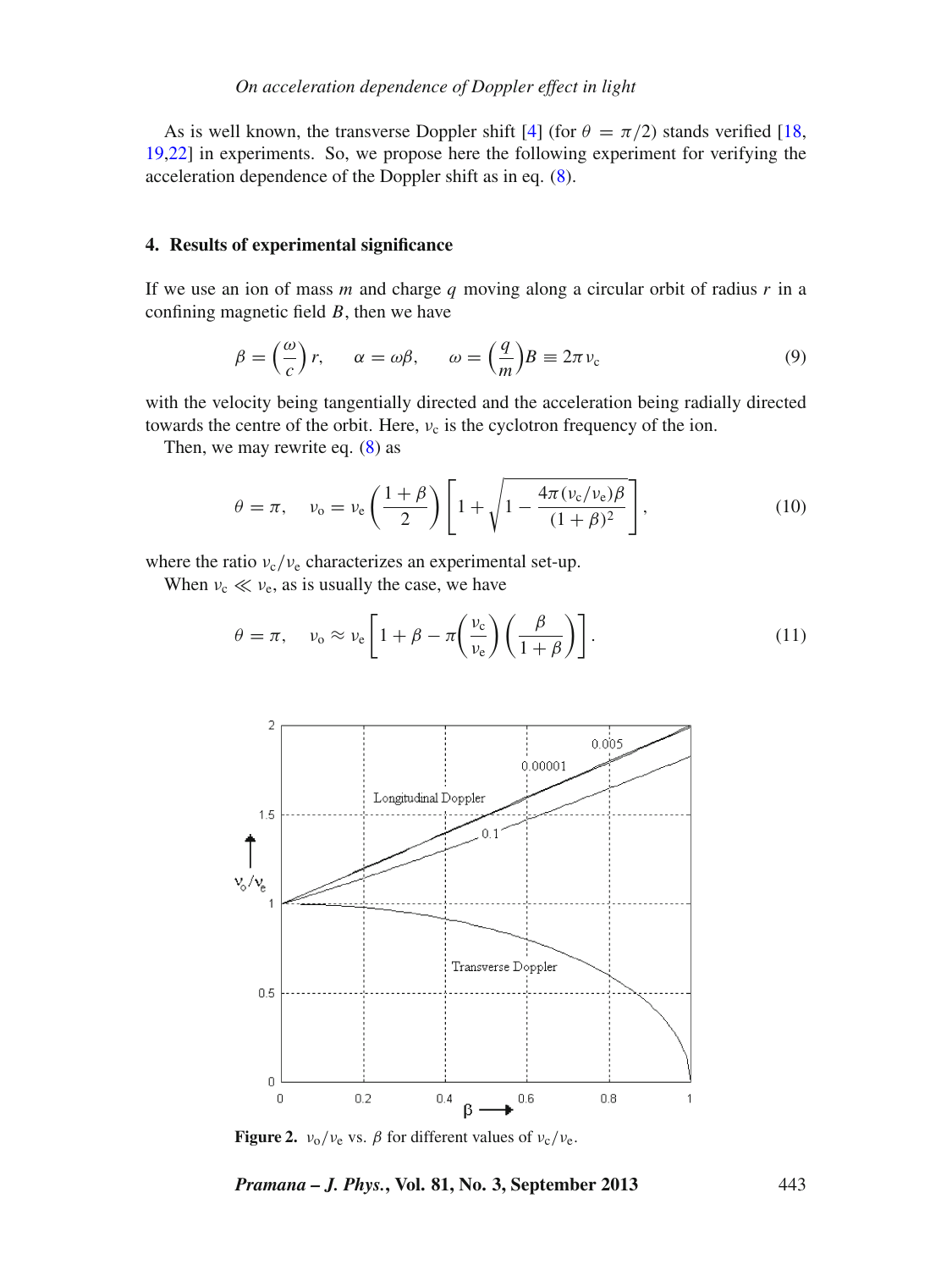<span id="page-5-0"></span>

**Figure 3.** Angular and  $\beta$  dependence of  $v_0/v_e$  for  $v_c/v_e = 0.000001$ .

The dependence of the observed frequency on the cyclotron frequency to its second order is then implied by the presence of acceleration term.

A comparison of the transverse Doppler shift and the longitudinal Doppler shift is then provided in figure [2](#page-4-0) for the ready reference.

The angular dependence of  $v_0/v_e$  obtained, now, from eq. [\(8\)](#page-3-2) is shown in figure [3](#page-5-0) (for a particular value of  $v_c/v_e$ ) as a surface. For particular values of  $\beta$ , the angular dependence of  $v_0/v_e$  is shown in figure [4.](#page-5-1)

<span id="page-5-1"></span>

**Figure 4.** Angular dependence of  $v_0/v_e$  for  $v_c/v_e = 0.000001$ .

#### 444 *Pramana – J. Phys.***, Vol. 81, No. 3, September 2013**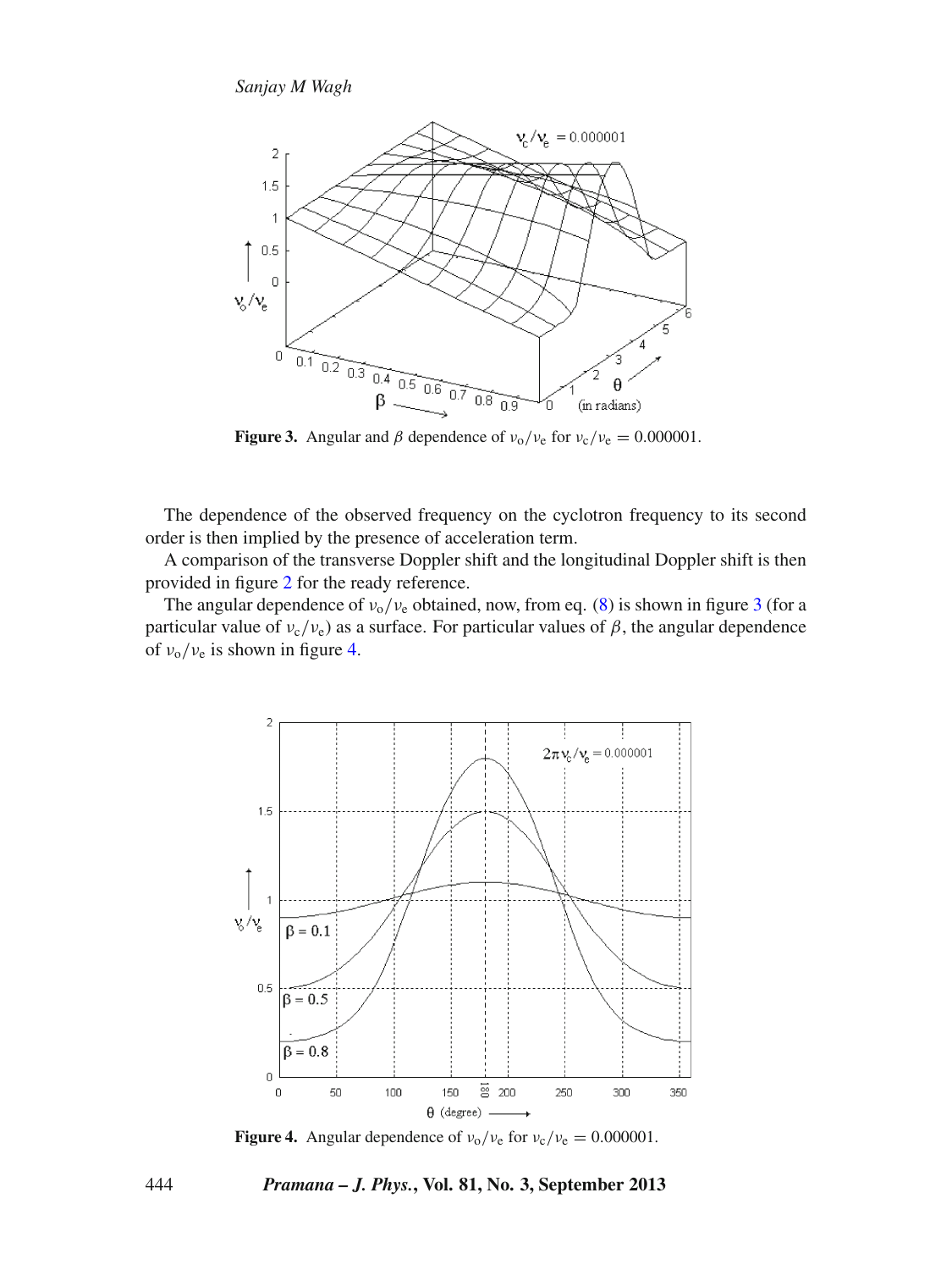#### **5. Possible experimental strategies**

Equation [\(11\)](#page-4-1) implies two experimental strategies, depending on whether  $v_c$  is maintained constant or  $\beta$  is maintained constant within the experiment. In what follows, we consider the details of these two experimental strategies.

## 5.1 *When*  $v_c$  *is constant*

For the first experimental strategy, let us consider that the magnetic field is maintained constant within the experimental device like a synchrotron. Then, when  $v_c$  is maintained constant within an experimental set-up, eq. [\(11\)](#page-4-1) implies that

$$
\left. \frac{\Delta v}{v_{\rm e}} \right|_{v_{\rm e}} = \left. \frac{v_{\rm o}^{(2)} - v_{\rm o}^{(1)}}{v_{\rm e}} \right|_{v_{\rm e}} \approx (\beta_2 - \beta_1) \left[ 1 - \frac{\pi (v_{\rm c}/v_{\rm e})}{(1 + \beta_1)(1 + \beta_2)} \right]. \tag{12}
$$

We may select  $\beta_1 \sim 0$ , and obtain

$$
\frac{\Delta v}{v_{\rm e}}\bigg|_{v_{\rm e}} \approx \beta_2 \left[1 - \frac{\pi (v_{\rm c}/v_{\rm e})}{1 + \beta_2}\right] \approx 1 - 1.57 \times \left(\frac{v_{\rm c}}{v_{\rm e}}\right) \quad \text{for } \beta_2 \sim 1. \tag{13}
$$

The resolution of the effect being sought here then depends on the ratio of the cyclotron frequency and the rest frequency of the ionic emission. In synchrotron-type devices, using which  $\beta \sim 1$  may be achievable, this strategy may be adoptable.

#### 5.2 *When* β *is constant*

For the other experimental strategy, let us consider a 'fixed' value of  $\beta$ . For a specific value of  $\beta$ , we then obtain from eq. [\(11\)](#page-4-1):

$$
\Delta v|_{\beta} = v_{o}^{(2)} - v_{o}^{(1)} \approx \pi [v_{c}^{(1)} - v_{c}^{(2)}] \left(\frac{\beta}{1+\beta}\right). \tag{14}
$$

For the same value of  $\beta$ , in terms of the confining magnetic field strength  $B^{(1)}$  at the radius  $r_1$  of the orbit of the ion and the strength  $B^{(2)}$  at the radius  $r_2$ , we require

$$
\beta = \frac{2\pi}{c} v_c^{(1)} r_1 = \frac{2\pi}{c} v_c^{(2)} r_2 \qquad \Longrightarrow \qquad B^{(1)} r_1 = B^{(2)} r_2. \tag{15}
$$

We therefore obtain

<span id="page-6-0"></span>
$$
\left. \frac{\Delta v}{v_{\rm e}} \right|_{\beta} = 2\pi \left( \frac{v_{\rm e}^{(1)}}{v_{\rm e}} \right) \left( \frac{r_2 - r_1}{2r_2} \right) \left( \frac{\beta}{1 + \beta} \right). \tag{16}
$$

Then, on comparing the observed frequencies at two suitable radii,  $r_1$  and  $r_2$ , and for differing strengths  $B_1$  and  $B_2$  of the magnetic field, we may establish the acceleration-type cyclotron frequency dependence of the frequency of the ionic emission.

For this experiment, the ratio  $v_c^{(1)}/v_e$  is also important. It needs to be suitably large for establishing the effect under considerations. For largeness of the  $\beta$ -term in eq. [\(16\)](#page-6-0), we may arrange to inject ions, possessing suitably high energy, within two different strengths of the confining magnetic field.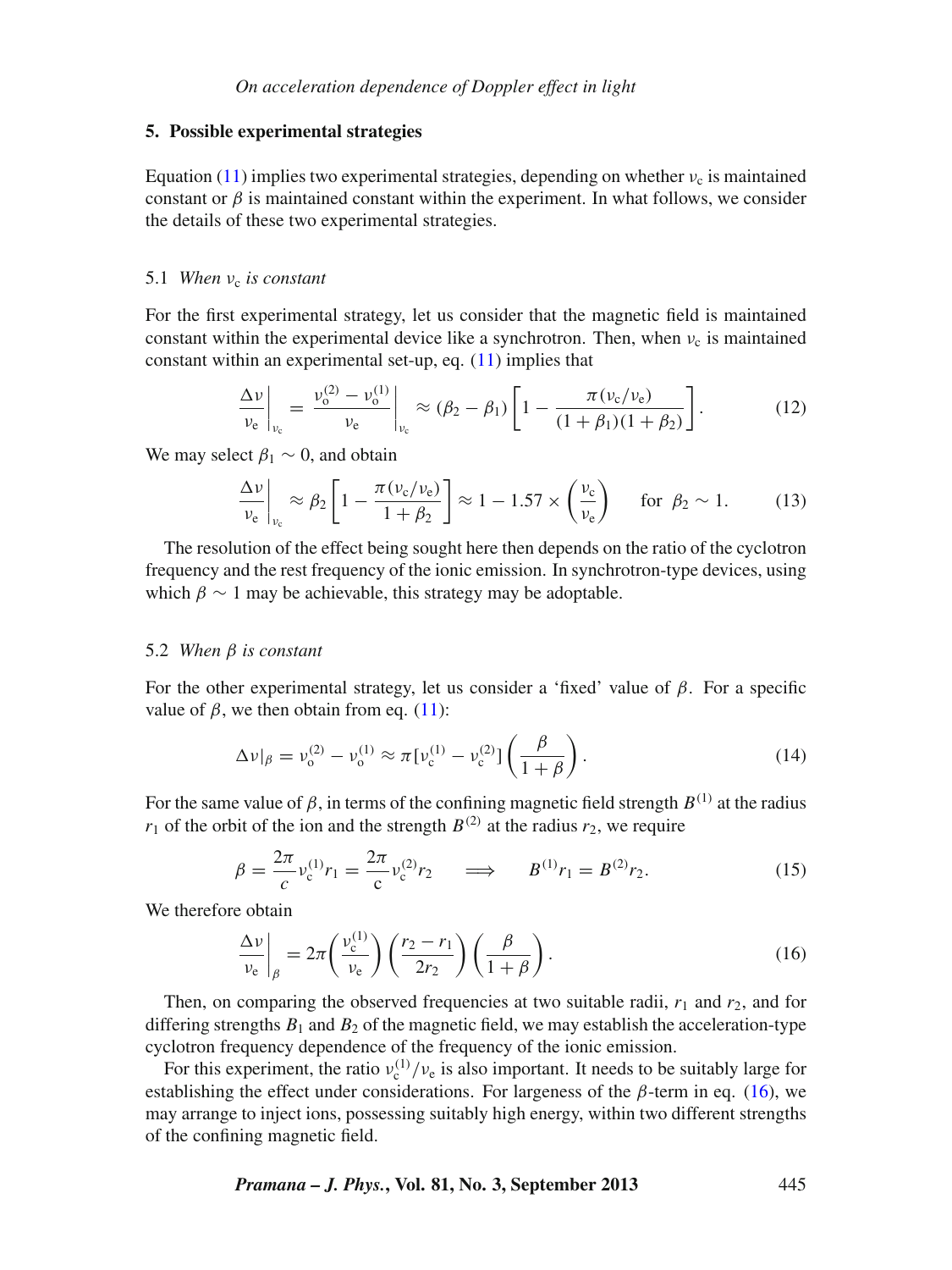<span id="page-7-0"></span>

Figure 5. Detectors in place in a cyclotron-type device.

## **6. Discussion**

Thus, within cyclotron-type devices, we may place radiation detectors on positions that are tangential to the ionic orbits (see figure [5\)](#page-7-0).

On comparing radiation emitted at suitable radii of ionic orbits, it should be possible to verify the cyclotron frequency dependence of the frequency of the ionic emission of the type implied by the acceleration-dependent term in eq. [\(11\)](#page-4-1).

The effect to be expected is a shift of the  $1 + \beta$  line below it by the order of  $v_c/v_e$  in the  $v_0/v_e$  vs.  $\beta$  (or, equivalently, *r*) plot.

For  $v_c \sim 10^8$  Hz and observations at optical frequencies,  $v_e \sim 10^{14}$  Hz, we expect the shift to be  $\sim 10^{-6}$  $\sim 10^{-6}$  $\sim 10^{-6}$ . This is illustrated in figure 6 for the moderate range of the parameter

<span id="page-7-1"></span>

**Figure 6.** Shift of  $v_0/v_e$  below the line  $1 + \beta$ .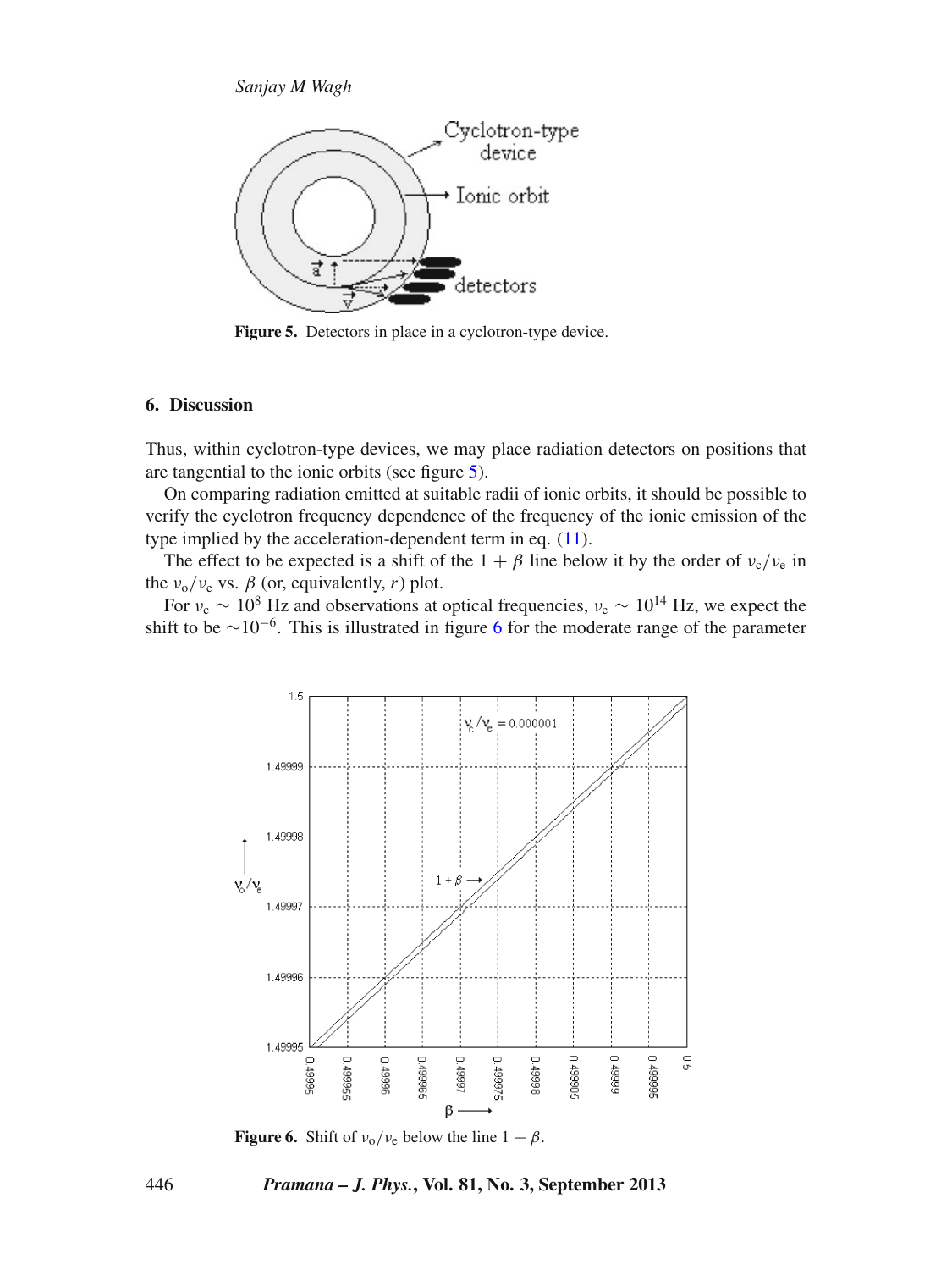β, which is linearly related to the radius *r* of the orbit via the cyclotron frequency of the ion as in eq.  $(9)$ .

We leave out of this discussion issues of data contamination, for these are also related to specifics of the experimental set-up. Nevertheless, the primary source of data contamination will be the nearby orbits sending the same frequency to detectors due to the angular dependence of  $v_0/v_e$  as shown in figure [3](#page-5-0) or figure [4.](#page-5-1) The rate of increase of the radius of orbit of ions (spiralling out of the centre) per cycle of revolution under the applied electric field determines the data contamination of this kind. Shielding detector(s) from certain angles may then be an issue for the experimental set-up. This can be achieved using values of  $\theta$  implied by eq. [\(8\)](#page-3-2) or its approximate form given by

$$
\nu_{o} \approx \nu_{e} \left[ 1 - \frac{\beta^{2}}{2} \sin^{2} \theta - \beta \cos \theta \right] - \pi \nu_{c} \beta \cos \theta.
$$
 (17)

As these and other issues are related to specifics of the experimental set-up, we do not discuss them any further.

Now, the proposed explanation of Doppler effect has the following features:

- (1) It crucially assumes only the constancy of the speed of light for all observers; whether moving with uniform velocity or with acceleration. It implies then the acceleration dependence of the Doppler shift.
- (2) The approximation that the distance between the source and the observer is much larger than the wavelength of light is incidental for it. Without this kind of approximation, the present method leads to an equation involving *D*φ.
- (3) It does not involve the transformation of the time coordinate between the frames of reference: *T'* or  $v_0$  is, and so is *T* or  $v_e$ , identical in them. This is required to ensure that the observer does not detect self-motion.
- (4) Assumed constancy of the acceleration is also incidental, and it should be a good approximation in most situations as it is over the period of the light wave. Without this assumption, the present method can, in principle, provide for the Doppler frequency shift, also.

In summary, any experiment of the proposed type will then establish the reality or otherwise of the acceleration dependence of the Doppler effect, which has hitherto been neglected. Any such experiment will also be an experimental test of the hypothesis that the speed of light (in vacuum) is independent of the state of motion of the observer. This is because our analysis of the Doppler shift is explicitly based only on it.

#### **Acknowledgements**

The author is grateful to Prof. John Hey, Dr Pradeep Muktibodh and Mr Sandeep Deshpande for discussions and encouragement during the course of this work. He is also indebted to the anonymous referee for useful suggestions that helped him to put the present work within a proper perspective or focus.